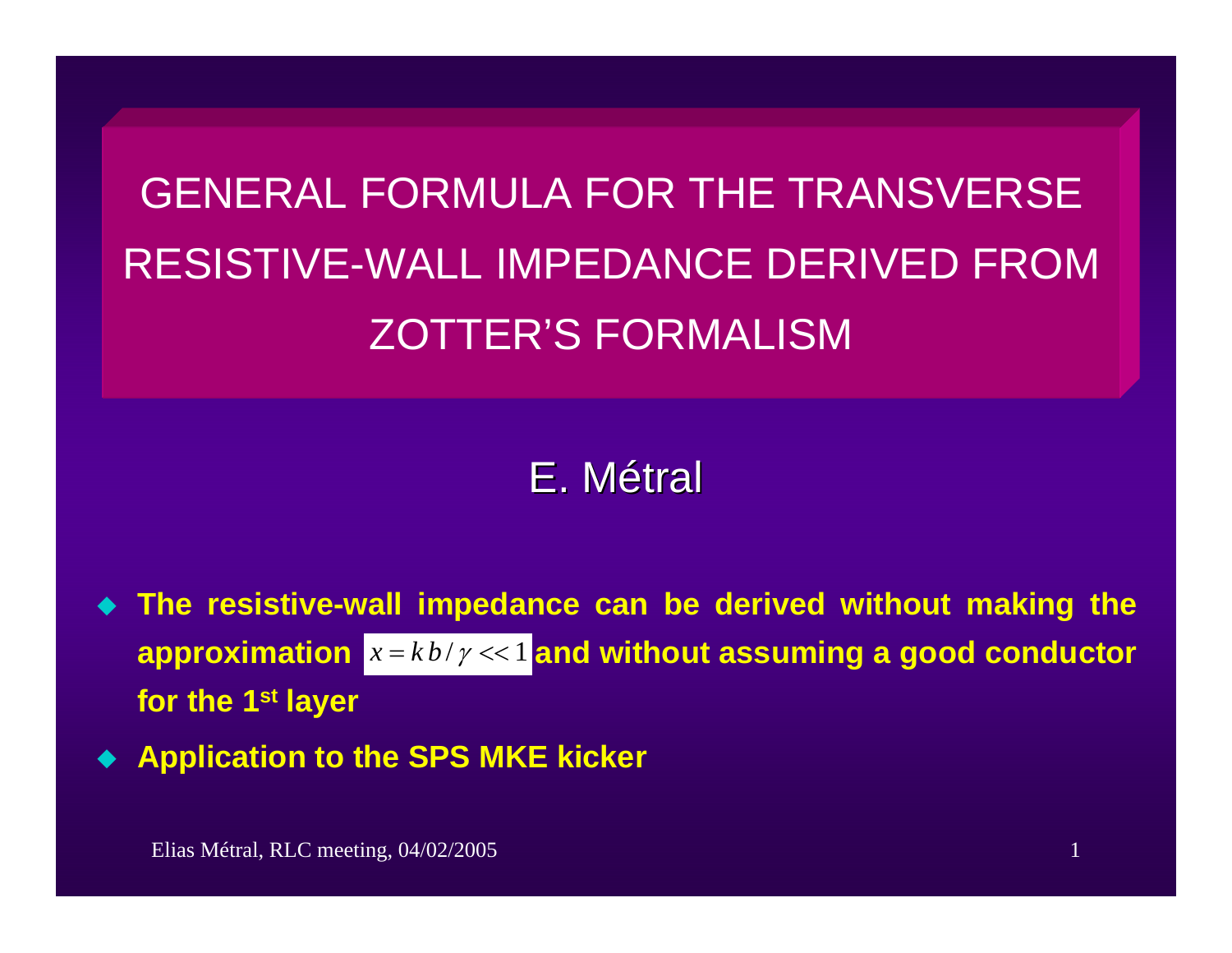#### **GENERAL FORMULA DE GENERAL FORMULA DEDUCED FROM ZOTTER DUCED FROM ZOTTER'S THEORY (1/2) S THEORY (1/2)**

 $\overline{\phantom{0}}$ 

$$
z_{\perp,\text{round}}^{\text{RW}} = j \frac{LZ_0}{\pi b^2} \times \frac{\beta \left(1 - \frac{k \mu' Q_{\eta}}{\gamma \nu P_1}\right)}{\frac{a^2 \beta \gamma^2 I_1(x_1) \beta x_1^2 x_2^2 \gamma^2 \nu^2 P_1(P_1 - Q_1)}{b^2 I_1^2(s) K_1(x_1) \beta x_1^2 x_2^2 \gamma^2 \nu^2 P_1(P_1 - Q_1)}} \times \left[ (\gamma \nu x_2 - k x_1)^2 - (\beta x_1 x_2)^2 (\gamma \nu P_1 - k \mu' Q_{\eta})(\gamma \nu P_1 - k \varepsilon' Q_{\alpha}) \right]
$$
\n
$$
a = \text{Beam radius}
$$
\n
$$
b = \text{Radius of the object}
$$
\n
$$
L = \text{Length of the object}
$$
\n
$$
\frac{L}{\mu = \mu_0 \mu' = \mu_0 \mu_r \left(1 + j \tan \beta_M\right)} \quad \beta = \sqrt{\frac{1}{\pi f \mu \sigma}} \quad Q_{\alpha} = \frac{Q_2 - \alpha_2 P_2}{1 - \alpha_2} \quad Q_{\eta} = \frac{Q_2 - \eta_2 P_2}{1 - \eta_2}
$$
\n
$$
\frac{L}{\mu = \mu_0 \mu' = \mu_0 \mu_r \left(1 + j \tan \beta_M\right)} \quad P_1 = \frac{I_1'(x_1)}{I_1(x_1)} \quad Q_1 = \frac{K_1'(x_1)}{K_1(x_1)} \quad P_2 = \frac{I_1'(x_2)}{I_1(x_2)}
$$
\n
$$
c_c = \varepsilon_0 \varepsilon' = \varepsilon_0 \varepsilon_r + \frac{\sigma}{j2 \pi f}
$$
\n
$$
x_1 = \frac{k b}{\gamma} \quad s = \frac{k a}{\gamma} \quad k = \frac{2 \pi f}{\beta c}
$$
\n
$$
a_2 \quad \text{and} \quad \eta_2 \quad \text{are determined by the boundary conditions at the outer}
$$
\n
$$
v = k \sqrt{1 - \beta^2 \varepsilon' \mu'} \quad x_2 = v b
$$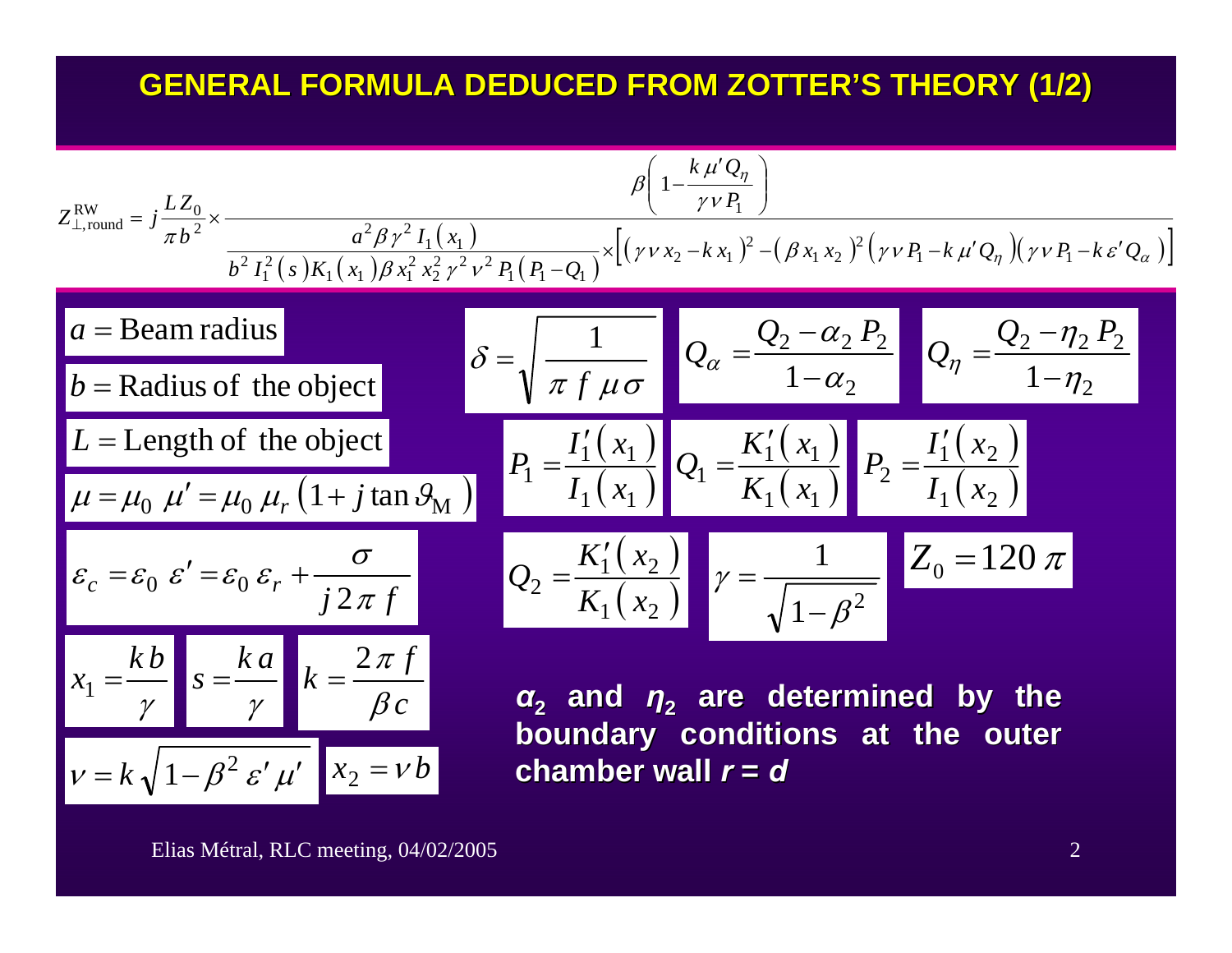### **GENERAL FORMULA DE GENERAL FORMULA DEDUCED FROM ZOTTER DUCED FROM ZOTTER'S THEORY (2/2) S THEORY (2/2)**